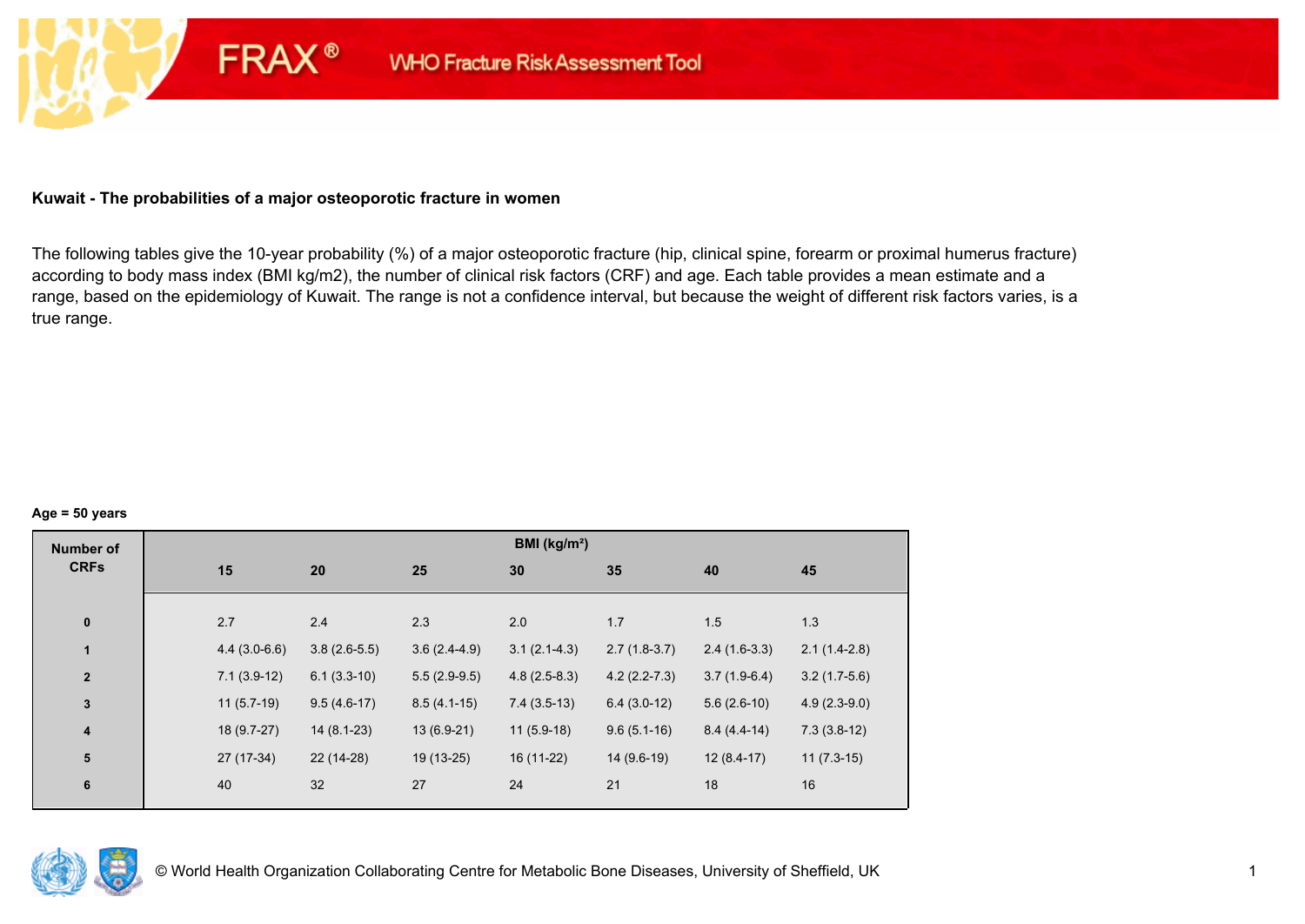# **Age = 55 years**

**FRAX®** 

| <b>Number of</b>        |                |                |                | BMI (kg/m <sup>2</sup> ) |                |                |                |
|-------------------------|----------------|----------------|----------------|--------------------------|----------------|----------------|----------------|
| <b>CRFs</b>             | 15             | 20             | 25             | 30                       | 35             | 40             | 45             |
| $\pmb{0}$               | 3.7            | 3.2            | 2.9            | 2.5                      | 2.2            | 1.9            | 1.7            |
| 1                       | $6.0(4.3-8.8)$ | $5.1(3.5-7.1)$ | $4.6(3.2-6.3)$ | $4.0(2.7-5.4)$           | $3.5(2.4-4.7)$ | $3.0(2.0-4.1)$ | $2.6(1.8-3.5)$ |
| $\overline{2}$          | $9.7(5.6-15)$  | $8.0(4.5-13)$  | $7.1(3.9-12)$  | $6.1(3.4-10)$            | $5.3(2.9-9.0)$ | $4.6(2.5-7.8)$ | $4.0(2.2-6.9)$ |
| $\mathbf{3}$            | $15(8.5-24)$   | $12(6.5-21)$   | $11(5.5-19)$   | $9.4(4.7-16)$            | $8.1(4.0-14)$  | $7.0(3.5-13)$  | $6.1(3.0-11)$  |
| $\overline{\mathbf{4}}$ | 24 (14-34)     | 19 (11-29)     | $16(9.3-25)$   | $14(8.0-22)$             | $12(6.8-19)$   | $11(5.8-17)$   | $9.1(5.0-15)$  |
| ${\bf 5}$               | $35(23-43)$    | 28 (19-35)     | 24 (16-31)     | $21(14-27)$              | 18 (12-23)     | $16(11-21)$    | $13(9.3-18)$   |
| $\bf 6$                 | 51             | 41             | 34             | 30                       | 26             | 22             | 20             |

## **Age = 60 years**

| <b>Number of</b> |               |                |                | BMI ( $kg/m2$ ) |                |                |                |
|------------------|---------------|----------------|----------------|-----------------|----------------|----------------|----------------|
| <b>CRFs</b>      | 15            | 20             | 25             | 30              | 35             | 40             | 45             |
|                  |               |                |                |                 |                |                |                |
| $\bf{0}$         | 4.9           | 4.1            | 3.6            | 3.1             | 2.7            | 2.4            | 2.0            |
| $\mathbf{1}$     | $8.0(5.9-11)$ | $6.5(4.7-8.9)$ | $5.7(4.0-7.6)$ | $4.9(3.4-6.5)$  | $4.2(2.9-5.6)$ | $3.7(2.5-4.9)$ | $3.2(2.2-4.2)$ |
| $\overline{2}$   | $13(7.9-20)$  | $10(6.1-15)$   | $8.8(5.0-14)$  | $7.6(4.3-12)$   | $6.5(3.7-11)$  | $5.6(3.1-9.2)$ | $4.9(2.7-8.0)$ |
| $\mathbf{3}$     | $20(12-30)$   | $16(9.1-25)$   | $13(7.2-22)$   | $11(6.1-19)$    | $9.9(5.2-17)$  | $8.5(4.4-15)$  | $7.3(3.8-13)$  |
| 4                | $30(19-42)$   | 24 (15-34)     | $20(12-30)$    | 17 (11-26)      | $15(8.9-23)$   | $13(7.5-20)$   | $11(6.4-17)$   |
| 5                | 43 (31-52)    | $35(25-42)$    | 29 (21-36)     | 25 (18-32)      | 22 (15-28)     | 19 (13-24)     | $16(11-21)$    |
| $6\phantom{1}6$  | 59            | 49             | 41             | 35              | 31             | 27             | 23             |
|                  |               |                |                |                 |                |                |                |

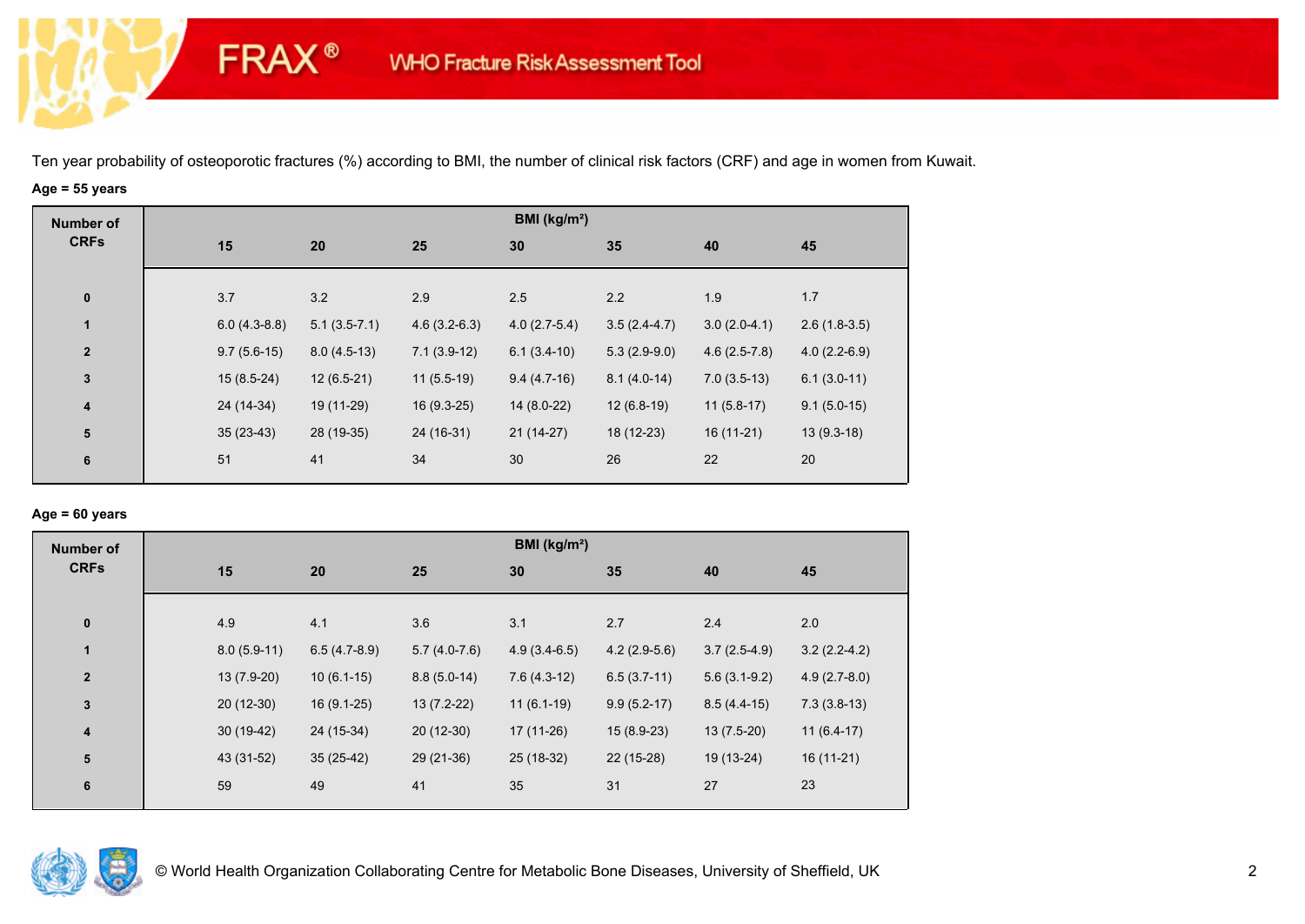# **Age = 65 years**

**FRAX®** 

| <b>Number of</b> |                                                                                                                                                                                                                                                                                    |    |    |                | BMI (kg/m <sup>2</sup> ) |                |                |                |
|------------------|------------------------------------------------------------------------------------------------------------------------------------------------------------------------------------------------------------------------------------------------------------------------------------|----|----|----------------|--------------------------|----------------|----------------|----------------|
| <b>CRFs</b>      | 15<br>20<br>25<br>6.4<br>5.1<br>4.4<br>$\bf{0}$<br>1<br>$10(7.7-14)$<br>$8.1(6.0-11)$<br>$\overline{2}$<br>16 (11-23)<br>$13(7.9-18)$<br>$\mathbf{3}$<br>24 (16-34)<br>19 (12-28)<br>28 (19-39)<br>$35(24-46)$<br>$\overline{\mathbf{4}}$<br>${\bf 5}$<br>49 (38-57)<br>40 (31-48) |    | 30 | 35             | 40                       | 45             |                |                |
|                  |                                                                                                                                                                                                                                                                                    |    |    |                |                          |                |                |                |
|                  |                                                                                                                                                                                                                                                                                    |    |    |                | 3.8                      | 3.3            | 2.8            | 2.4            |
|                  |                                                                                                                                                                                                                                                                                    |    |    | $6.9(4.9-8.9)$ | $5.9(4.2-7.6)$           | $5.0(3.6-6.5)$ | $4.3(3.0-5.6)$ | $3.7(2.6-4.8)$ |
|                  |                                                                                                                                                                                                                                                                                    |    |    | $11(6.3-16)$   | $9.0(5.3-14)$            | $7.7(4.5-12)$  | $6.6(3.8-10)$  | $5.7(3.3-9.0)$ |
|                  |                                                                                                                                                                                                                                                                                    |    |    | $16(9.3-25)$   | 14 (7.8-22)              | $12(6.6-19)$   | $9.9(5.5-16)$  | $8.5(4.7-14)$  |
|                  |                                                                                                                                                                                                                                                                                    |    |    | 23 (16-34)     | $20(13-30)$              | 17 (11-26)     | 15 (9.4-22)    | 13 (7.9-19)    |
|                  |                                                                                                                                                                                                                                                                                    |    |    | $33(25-41)$    | 29 (22-36)               | 25 (19-31)     | $21(16-27)$    | 18 (14-24)     |
| $\bf 6$          |                                                                                                                                                                                                                                                                                    | 64 | 54 | 46             | 40                       | 35             | 30             | 26             |
|                  |                                                                                                                                                                                                                                                                                    |    |    |                |                          |                |                |                |

## **Age = 70 years**

| <b>Number of</b> |              |              |               | BMI (kg/m <sup>2</sup> ) |                |                |                |
|------------------|--------------|--------------|---------------|--------------------------|----------------|----------------|----------------|
| <b>CRFs</b>      | 15           | 20           | 25            | 30                       | 35             | 40             | 45             |
|                  |              |              |               |                          |                |                |                |
| $\bf{0}$         | 8.1          | 6.5          | 5.5           | 4.7                      | 4.0            | 3.4            | 2.9            |
| $\mathbf{1}$     | $13(9.8-16)$ | $10(7.6-13)$ | $8.4(6.3-11)$ | $7.1(5.2-9.0)$           | $6.0(4.4-7.6)$ | $5.1(3.7-6.5)$ | $4.3(3.1-5.6)$ |
| $\overline{2}$   | $20(14-27)$  | $16(10-21)$  | $13(8.1-17)$  | $11(6.8-15)$             | $9.0(5.7-12)$  | $7.6(4.8-11)$  | $6.4(4.0-9.0)$ |
| $\mathbf{3}$     | $31(21-42)$  | 24 (16-34)   | 19 (12-28)    | 16 (10-24)               | $13(8.4-20)$   | $11(7.0-17)$   | $9.5(5.8-14)$  |
| 4                | 44 (33-57)   | $35(26-48)$  | 28 (20-39)    | 24 (17-34)               | 20 (14-29)     | $17(12-24)$    | 14 (9.7-21)    |
| 5                | 59 (52-67)   | 50 (43-59)   | 41 (34-49)    | $35(29-42)$              | 29 (24-36)     | $25(20-31)$    | $21(17-26)$    |
| $6\phantom{1}6$  | 71           | 65           | 56            | 49                       | 42             | 36             | 30             |
|                  |              |              |               |                          |                |                |                |

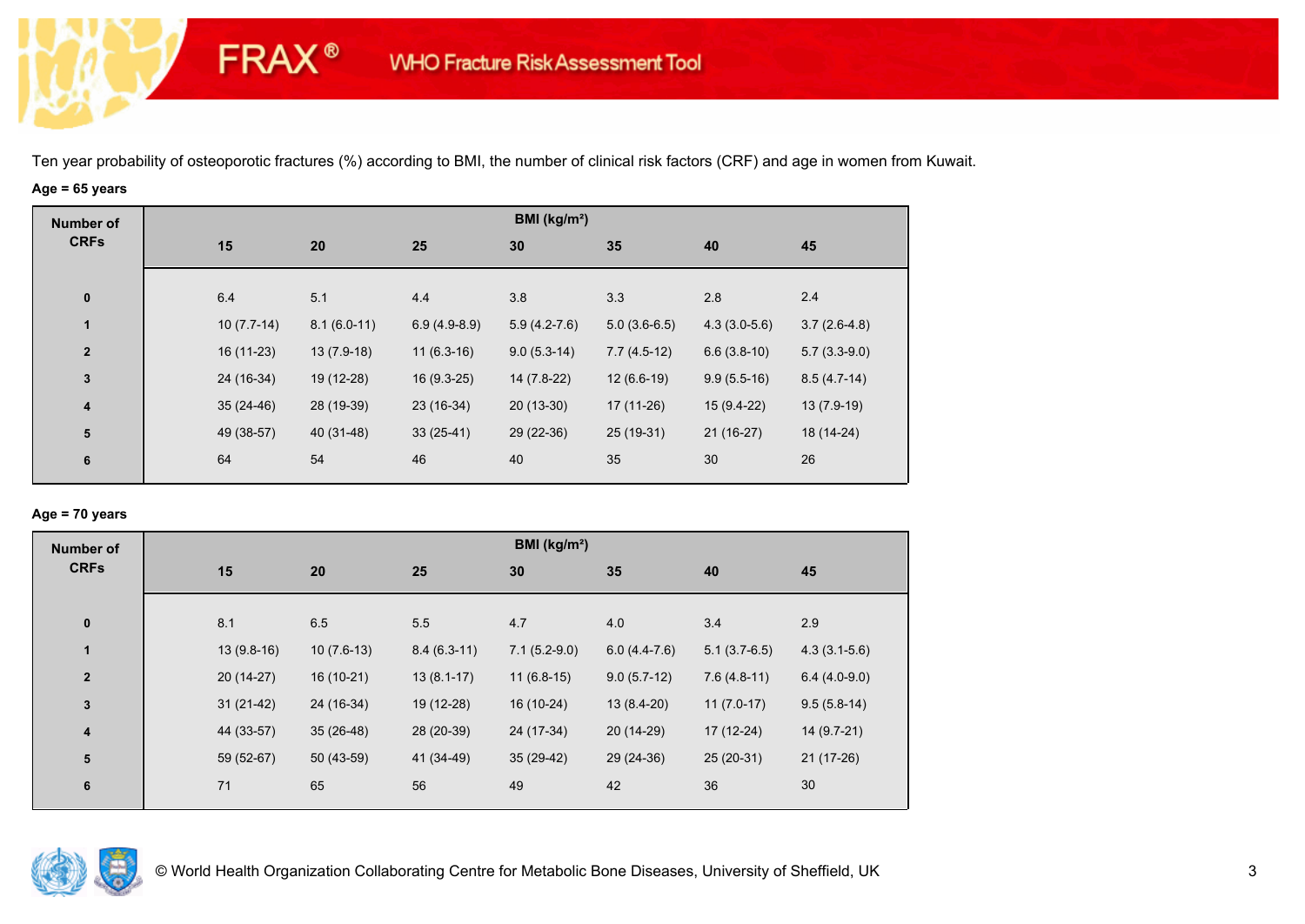# **Age = 75 years**

**FRAX®** 

| <b>Number of</b>        |             |             |              | BMI (kg/m <sup>2</sup> ) |                |                |                |
|-------------------------|-------------|-------------|--------------|--------------------------|----------------|----------------|----------------|
| <b>CRFs</b>             | 15          | 20          | 25           | 30                       | 35             | 40             | 45             |
|                         |             |             |              |                          |                |                |                |
| $\bf{0}$                | 10          | 8.6         | 7.4          | 6.2                      | 5.2            | 4.4            | 3.7            |
| $\mathbf{1}$            | $17(12-25)$ | 14 (9.9-18) | $11(8.3-14)$ | $9.3(6.9-11)$            | $7.8(5.7-9.4)$ | $6.5(4.8-8.0)$ | $5.5(4.0-6.8)$ |
| $\overline{\mathbf{2}}$ | 26 (17-39)  | $21(13-30)$ | $17(11-23)$  | $14(9.0-19)$             | $12(7.5-16)$   | $9.8(6.2-13)$  | $8.1(5.2-11)$  |
| $\mathbf{3}$            | $39(25-54)$ | $32(20-45)$ | 26 (16-37)   | $22(13-31)$              | 18 (11-26)     | 15 (9.2-22)    | $12(7.6-18)$   |
| $\overline{\mathbf{4}}$ | 53 (36-66)  | 46 (31-60)  | 38 (26-52)   | $32(21-44)$              | 27 (18-38)     | 22 (15-32)     | 18 (12-26)     |
| ${\bf 5}$               | 66 (52-74)  | 61 (47-70)  | $53(41-63)$  | 46 (35-55)               | $39(29-48)$    | $33(25-41)$    | 28 (21-35)     |
| 6                       | 76          | 73          | 69           | 62                       | 54             | 47             | 40             |
|                         |             |             |              |                          |                |                |                |

## **Age = 80 years**

| <b>Number of</b> |             |                           |             | BMI ( $kg/m2$ ) |              |               |                |
|------------------|-------------|---------------------------|-------------|-----------------|--------------|---------------|----------------|
| <b>CRFs</b>      | 15          | 20                        | 25          | 30              | 35           | 40            | 45             |
| $\pmb{0}$        | 13          | 11                        | 10          | 8.5             | 7.2          | 6.0           | 5.1            |
| 1                | $20(15-30)$ | 18 (13-25)                | $15(11-19)$ | $13(9.3-16)$    | $10(7.7-13)$ | $8.7(6.4-11)$ | $7.3(5.3-8.6)$ |
| $\mathbf{2}$     |             | 26 (17-36)<br>$30(20-43)$ | $22(15-30)$ | 19 (12-25)      | $15(10-20)$  | $13(8.3-17)$  | $11(6.8-14)$   |
| $\mathbf 3$      |             | 41 (27-55)<br>37 (25-49)  | $32(22-43)$ | 27 (18-36)      | $22(15-30)$  | 19 (12-25)    | $15(10-21)$    |
| 4                |             | $53(38-65)$<br>49 (35-61) | 44 (32-56)  | 38 (27-49)      | $32(22-43)$  | 27 (18-36)    | $22(15-31)$    |
| ${\bf 5}$        |             | 64 (50-72)<br>61 (48-70)  | 57 (45-66)  | $51(39-60)$     | 44 (33-53)   | $37(28-46)$   | $31(23-39)$    |
| $6\phantom{1}$   | 73          | 72                        | 69          | 63              | 57           | 50            | 43             |